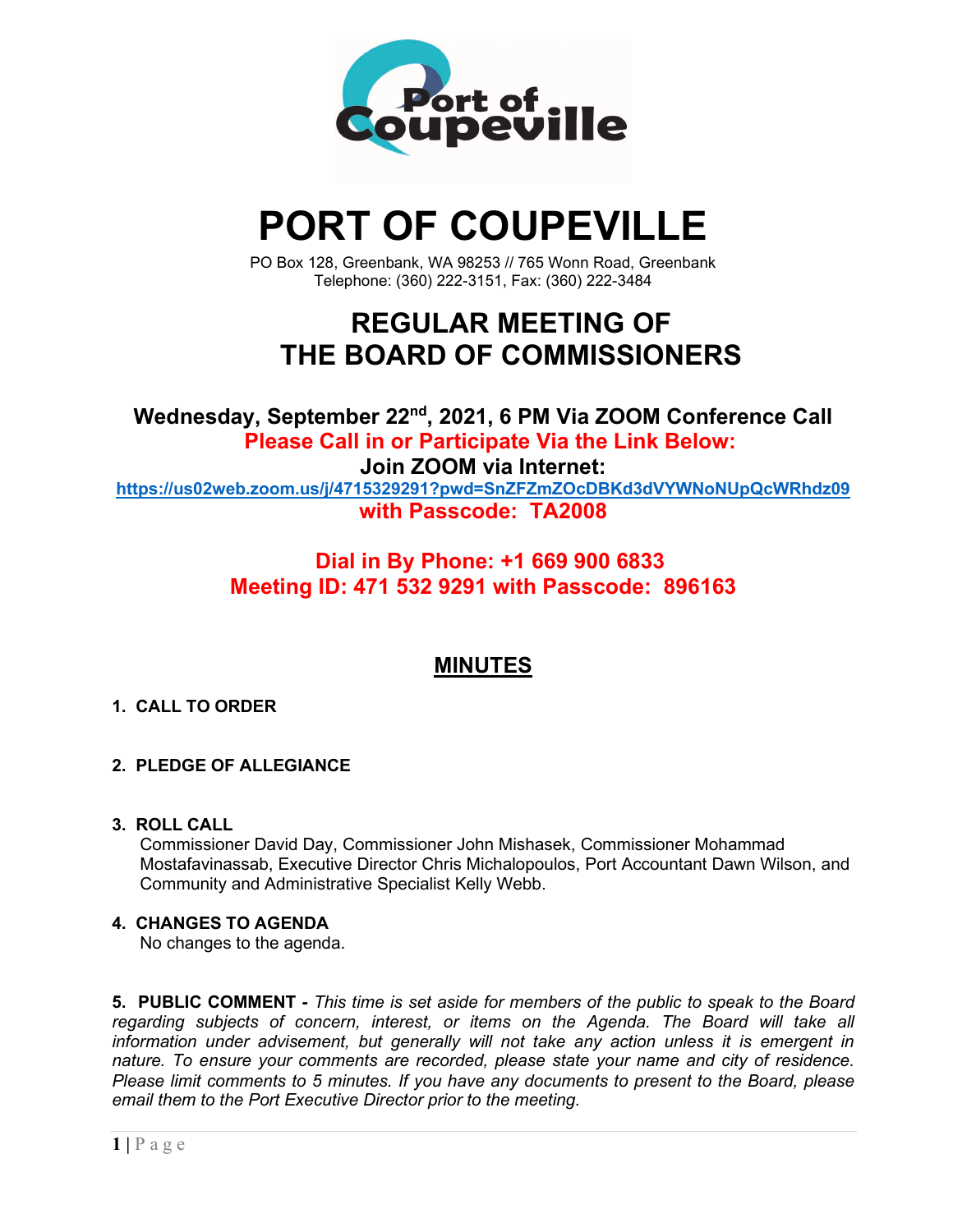There was no public comment.

## **6. OLD BUSINESS**

6.1 Discussion: Broadband Phase 2 Update:

Executive Director Chris Michalopoulos introduced broadband guest experts and provided an update on the Broadband Phase 2. Andrew Entrikin, Manager of SkagitNet, LLC presented a map of the potential service and speed test area. Jessica Epley, Vice President – Regulatory & External Affairs, Ziply Fiber gave an update from the private sector perspective.

- 6.2 Action: Resolution #286 Greenhouse Gas Policy Commissioner Day made a motion to accept Resolution #286, Commissioner Mishasek seconded, there was no discussion. **Motion was seconded and passed unanimously**.
- 6.3 Action: Employee Manual Update Health Benefits Commissioner Mishasek made a motion, Commissioner Mostafavinassab seconded. There was a brief update for the benefit of the public present at the meeting, no further discussion. **Motion was seconded and passed unanimously**.
- 6.4 Action: Resolution 237-1B Adoption of Updated Employee Handbook Commissioner Mishasek made a motion, Commissioner Day seconded. No discussion. **Motion was seconded and passed unanimously**.
- 6.5 Action: Town of Coupeville Letter of Support Sea Level Rise Study Grant Commissioner Day made a motion, Commissioner Mishasek seconded. No discussion. **Motion was seconded and passed unanimously**.

### **7. ADJOURN: 6:38 PM**

#### **8. EXECUTIVE SESSION:**

Per RCW 42.30.110 (1)(b), To consider the selection of a site or the acquisition of real estate.

There was a 24-minute Executive Session. No action was taken by the Commissioners.

## **PUBLIC HEARING OF THE BOARD OF COMMISSIONERS**

**Wednesday, September 22nd, 2021, 7 PM Via ZOOM Conference Call Please Call in or Participate Via the Link Below: Join ZOOM via Internet: <https://us02web.zoom.us/j/4715329291?pwd=SnZFZmZOcDBKd3dVYWNoNUpQcWRhdz09> with Passcode: TA2008**

## **Dial in By Phone: +1 669 900 6833 Meeting ID: 471 532 9291 with Passcode: 896163**

## **MINUTES**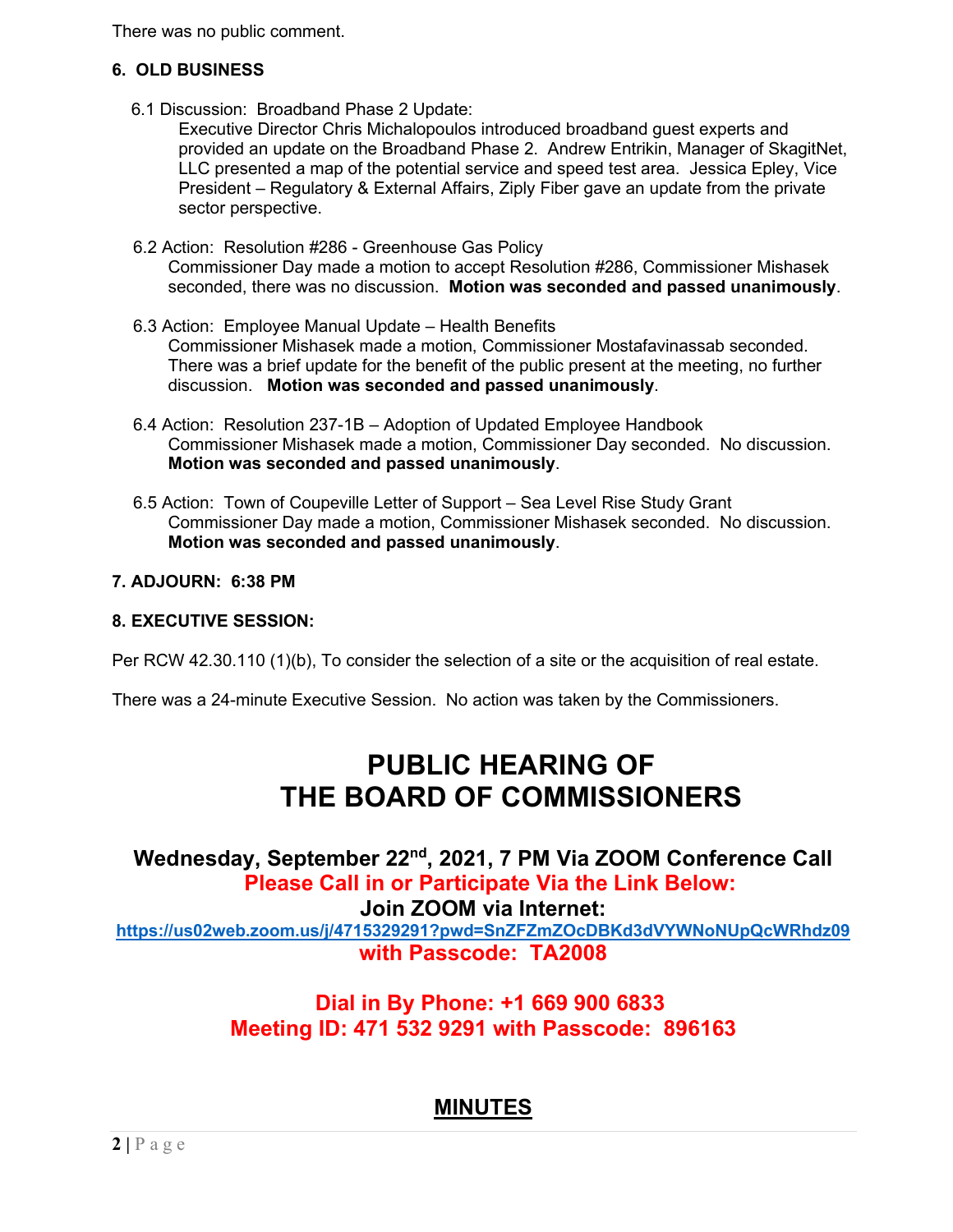#### **1. CALL TO ORDER PUBLIC HEARING**

Attendees: Commissioner David Day, Commissioner John Mishasek, Commissioner Mohammad Mostafavinassab, Executive Director Chris Michalopoulos, Port Accountant Dawn Wilson, and Community and Administrative Specialist Kelly Webb and various members of the public.

#### **2. PRESENTATION**

Presentation was made by Port consultant James Darling of Leeward Strategies. Executive Director Chis Michalopoulos emphasized that the Port of Coupeville will continue to take public comment until October 22, 2021.

- 2.1 PROPOSED CREATION OF IDD
- 2.2 PROPOSED CREATION OF IDD TAX LEVY
- 2.3 PROPOSED CHANGES COMPREHENSIVE SCHEME OF HARBOR IMPROVEMENTS

## **PUBLIC SESSION**

#### **3. COMMUNITY INPUT**

Deborah Fisher – Coupeville: How will the money coming from the IDD be accounted for in the Port's ongoing budget and fiscal process? Will the public be able to understand what their individual tax liabilities might be? How transparent will the Port be regarding the use of the funds taken in by the IDD?

Executive Director Chris Michalopoulos answered Ms. Fisher's questions to her and the rest of attendees' satisfaction.

Ms. Fisher said that she appreciated that the Port is dedicated to maintaining the assets under its responsibility.

Deborah Crompton - Coupeville: How are cost overruns handled? How will the Port financially accommodate new/unexpected projects that may arise?

Executive Director Chris Michalopoulos answered Ms. Crompton's questions to her and the rest of attendees' satisfaction.

Dawn Wilson – Coupeville: Ms. Wilson conveyed that she is excited about the work that the Port is doing.

Vern Olsen – Coupeville: Mr. Olsen expressed that he is glad to see this happening.

Harrison Goodall – Coupeville: Mr. Goodall said he appreciates the opportunity to learn what the Port is doing.

Marianne Burr – Crockett Lake Estates: Ms. Burr stated she was glad to hear questions from the public and all the positive comments about the Port's activities. She congratulated and is appreciative of the Board of Commissioners and the Port of Coupeville Staff for the work being done.

Don Meehan – Sierra Development: Mr. Meehan commented that he appreciates the boldness of hanging on to the Port's assets and he understands the challenges that comes along with that. He said that the community needs to help upkeep the Port's assets.

The Commissioners and the Executive Director thanked the public for their insightful questions, input, and positive comments. They expressed that the Port is still taking comment and asked that the public continue to participate. They also gave multiple avenues available to the public for further and future input, comments and questions.

#### **4. ADJOURN: 7:39PM**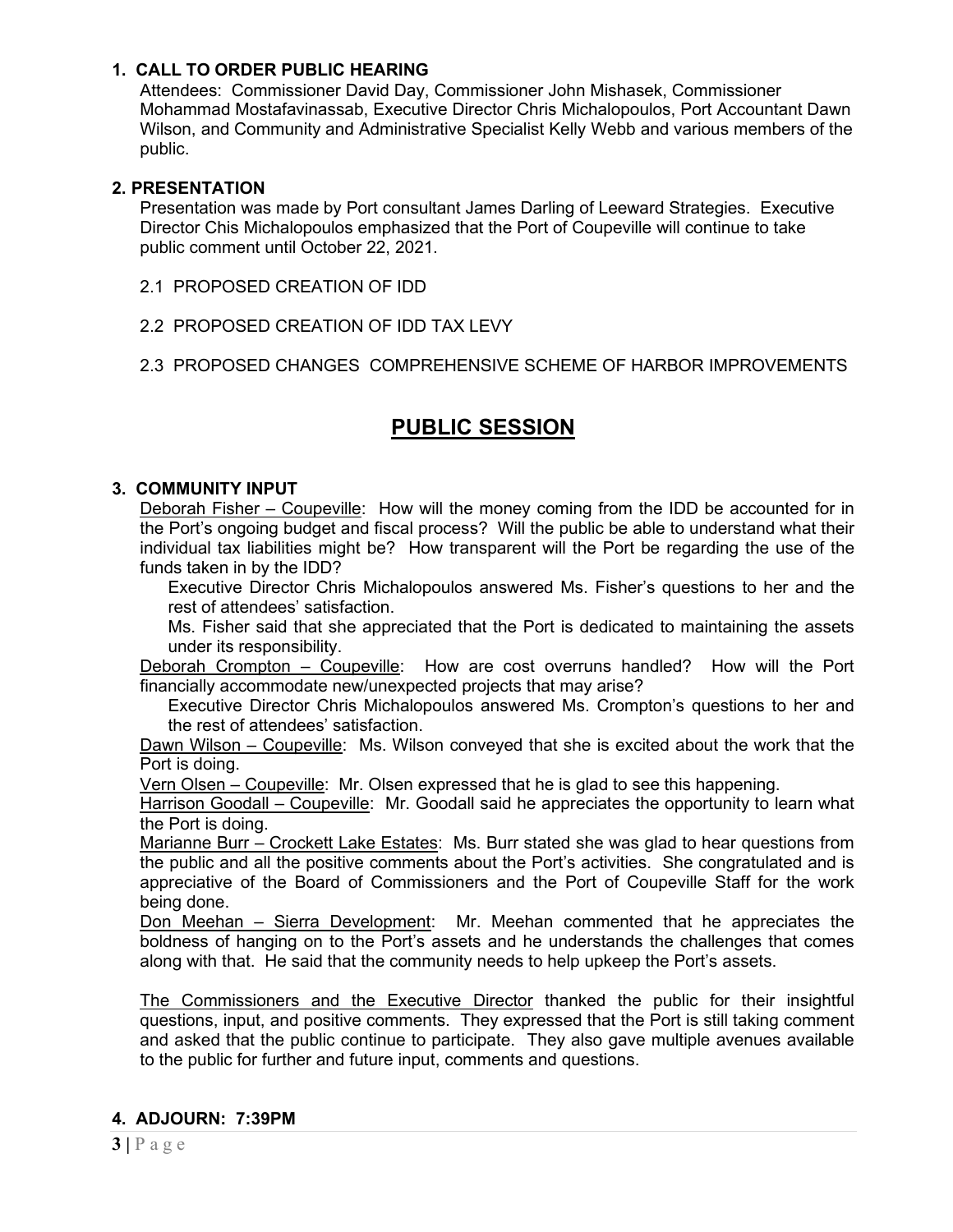| $D$ avib $cD$                      | John I Minfand                           |                                                   |
|------------------------------------|------------------------------------------|---------------------------------------------------|
| David Day (Oct 14, 2021 09:10 PDT) | JOHN S MISHASEK (Oct 14, 2021 09:25 PDT) | Mohammad Mostafavinassab (Oct 14, 2021 19:11 PDT) |
| David Day                          | John Mishasek                            | Mohammad Mostafavinassab                          |

**Next regular meeting: Wednesday, October 13th, 2021, 10:00 AM Please Call in or Participate Via the Link Below: Join ZOOM via Internet:** <https://us04web.zoom.us/j/4715329291> Passcode: TA2008 **Dial In By Phone: +1 669 900 6833 Meeting ID: 471 532 9291** Passcode: 896163

**Posted to: Port of Coupeville Web Page -- www.portofcoupeville.org United States Post Office – Coupeville & Greenbank, Washington Whidbey News Times –** [editor@whidbeynewsgroup.com](mailto:editor@whidbeynewsgroup.com) **Town of Coupeville –** [clerktreasurer@townofcoupeville.org](mailto:clerktreasurer@townofcoupeville.org)

**9.24.2021/V2**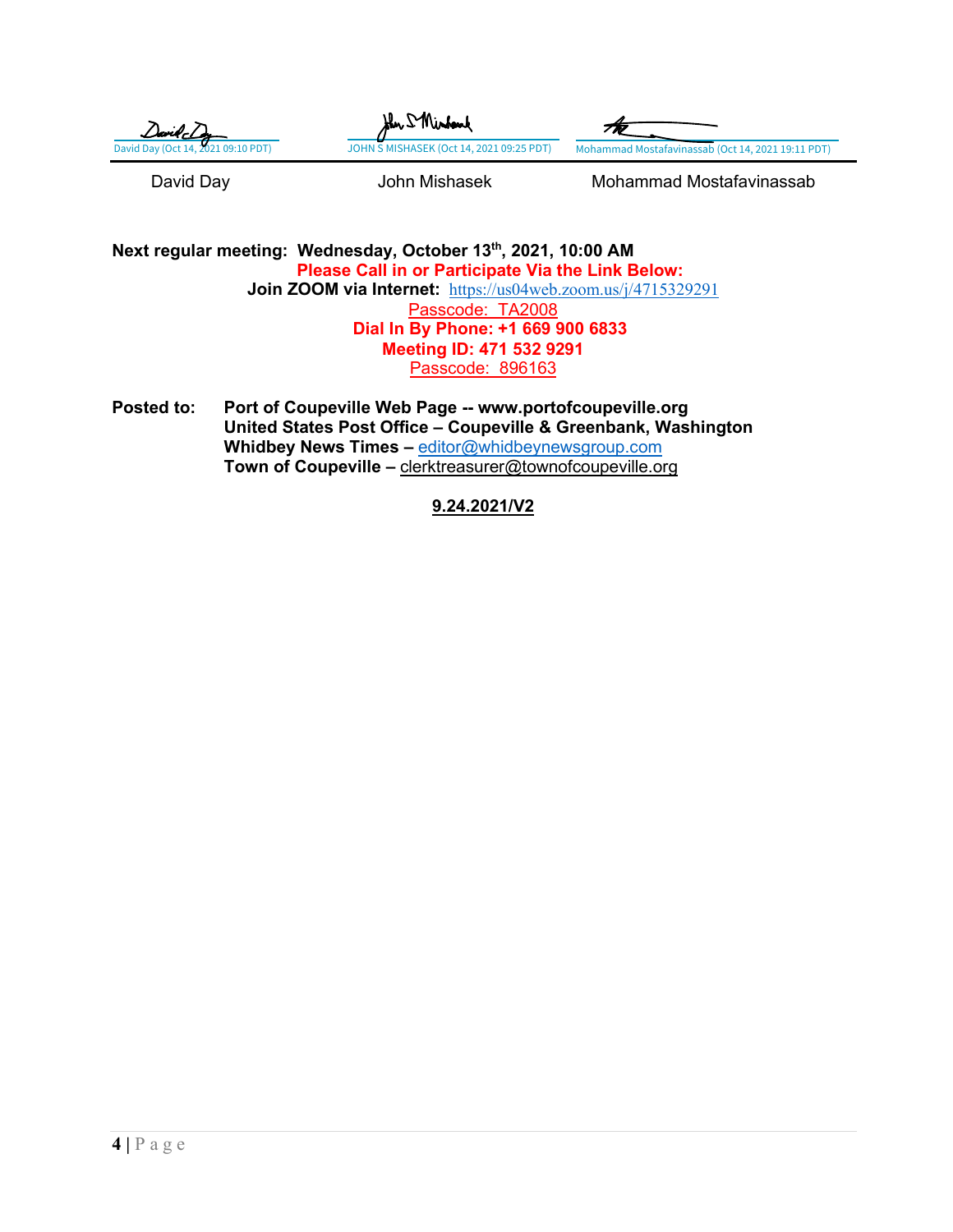# MINUTES POC MEETING 22 September 2021 OPM Public Hearing IDD CSHI V2

Final Audit Report 2021-10-15

| Created:        | 2021-10-13                                        |  |
|-----------------|---------------------------------------------------|--|
| By:             | April Booth (adminassistant@portofcoupeville.org) |  |
| Status:         | Signed                                            |  |
| Transaction ID: | CBJCHBCAABAAgVn8K0SvDPE78pTsUcyE9PPBHpoMzdYK      |  |

# "MINUTES POC MEETING 22 September 2021 OPM Public He aring IDD CSHI V2" History

- **D** Document created by April Booth (adminassistant@portofcoupeville.org) 2021-10-13 - 11:04:41 PM GMT- IP address: 66.235.71.5
- Document emailed to David Day (commissioner1@portofcoupeville.org) for signature 2021-10-13 - 11:06:28 PM GMT
- **Email viewed by David Day (commissioner1@portofcoupeville.org)** 2021-10-14 - 4:10:01 PM GMT- IP address: 73.19.18.69
- $\mathscr{D}_{\bullet}$  Document e-signed by David Day (commissioner1@portofcoupeville.org) Signature Date: 2021-10-14 - 4:10:47 PM GMT - Time Source: server- IP address: 73.19.18.69
- Document emailed to JOHN S MISHASEK (commissioner2@portofcoupeville.org) for signature 2021-10-14 - 4:10:48 PM GMT
- **Email viewed by JOHN S MISHASEK (commissioner2@portofcoupeville.org)** 2021-10-14 - 4:24:38 PM GMT- IP address: 76.28.202.109
- $\mathscr{O}_\bullet$  Document e-signed by JOHN S MISHASEK (commissioner2@portofcoupeville.org) Signature Date: 2021-10-14 - 4:25:26 PM GMT - Time Source: server- IP address: 76.28.202.109
- **Document emailed to Mohammad Mostafavinassab (commissioner3@portofcoupeville.org) for signature** 2021-10-14 - 4:25:27 PM GMT
- **Email viewed by Mohammad Mostafavinassab (commissioner3@portofcoupeville.org)** 2021-10-15 - 2:10:55 AM GMT- IP address: 66.235.77.6
- $\mathscr{D}_\bullet$  Document e-signed by Mohammad Mostafavinassab (commissioner3@portofcoupeville.org) Signature Date: 2021-10-15 - 2:11:20 AM GMT - Time Source: server- IP address: 66.235.77.6

## Adobe Sign